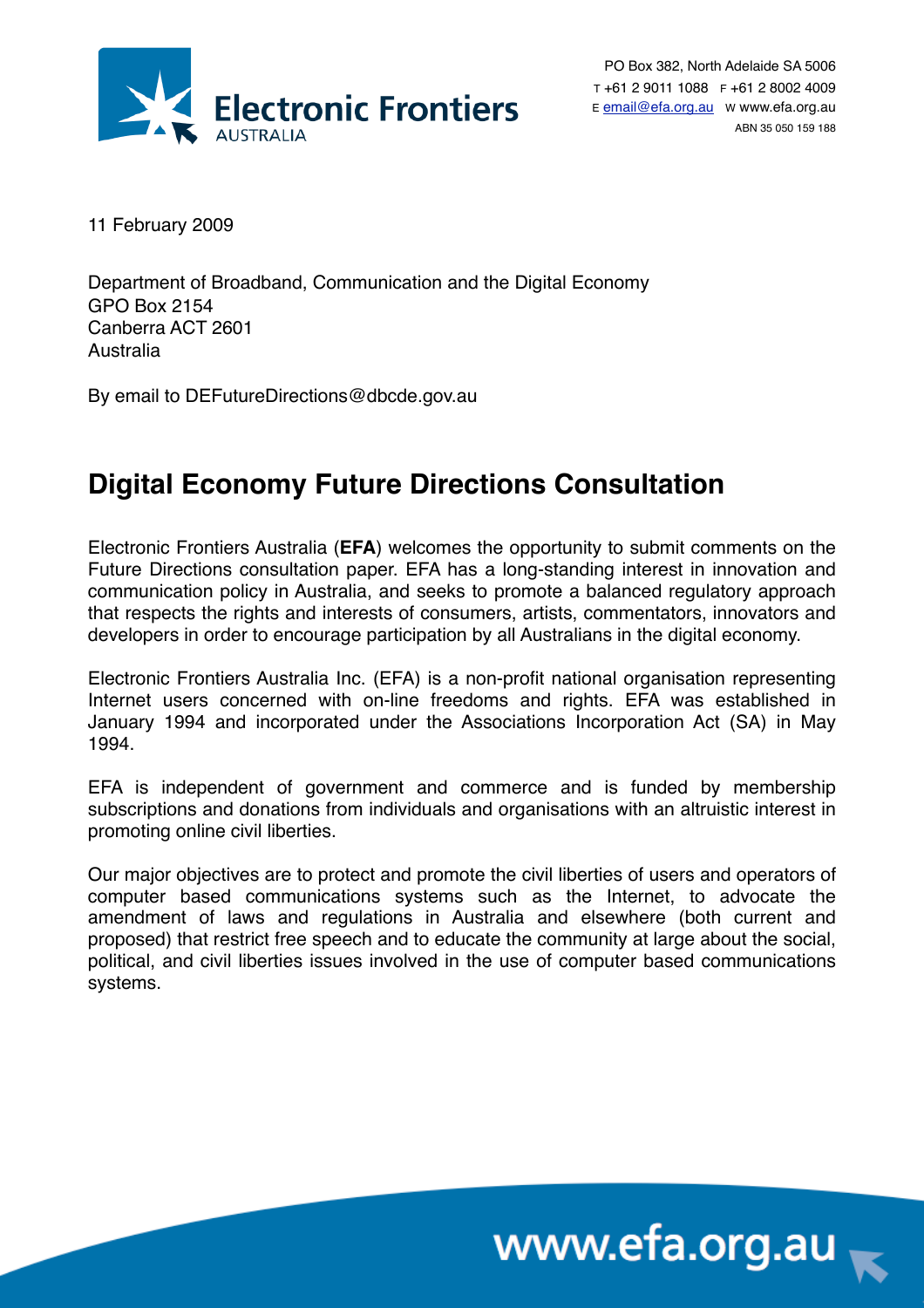# **Open Access to Public Sector Information**

EFA supports open access to public sector information to the greatest extent possible. A philosophy of open access to information can help to encourage an ethos of transparency and accountability. Further, it can allow the private sectors and non-government organisations to multiply the value and impact of the information which the government produces.

The importance of access to public sector information has been recognised in many jurisdictions outside Australia. Notably, in January of this year, US President Barack Obama issued a directive encouraging transparency in government and instructing US government agencies to make information public where possible.[1](#page-1-0) The presidential website, [www.whitehouse.gov](http://www.whitehouse.gov), makes all copyright-protected content available under an open licence (a Creative Commons Attribution licence).

Open access to public sector information requires three basic commitments: a presumption that valuable public sector information should be available to the public; a commitment to open standards for publishing information; and the adoption of a liberal set of licensing terms for any intellectual property. Together, these measures are likely to provide the necessary access and security for consumers of public sector information along with a culture of openness and sharing within the public sector.

### **Presumption of publication**

It should be presumed that any valuable information created or assembled by the public sector is to be made available to the public free of charge (or at most, for the cost of dissemination). Exemptions such as those found in Part IV of the *Freedom of Information Act 1982* (Cth) provide some caveats to such a principle. A presumption such as this gives public servants the opportunity to share the fruits of their work with the greatest possible audience, and to see it have the greatest possible impact.

It should also be presumed that *all* information created or assembled by the public sector is of value to the public, unless that information must be restricted for privacy or national security reasons. Regardless of any perceived value or lack thereof at the time of creation or collection, any information collected or created by a public body using public funds should be made available to the public to import their own value into that information. Unanticipated new uses of public sector information can result in immeasurable and unforeseen benefit to the public.

<span id="page-1-0"></span><sup>1</sup> Barack Obama, Transparency and Open Government, Memorandum for the Heads of Executive and Agencies, Office of the Press Secretary, The White House, 21 January 2009, [http://s3.amazonaws.com/](http://s3.amazonaws.com/propublica/assets/docs/transparencymemo.pdf) [propublica/assets/docs/transparencymemo.pdf](http://s3.amazonaws.com/propublica/assets/docs/transparencymemo.pdf).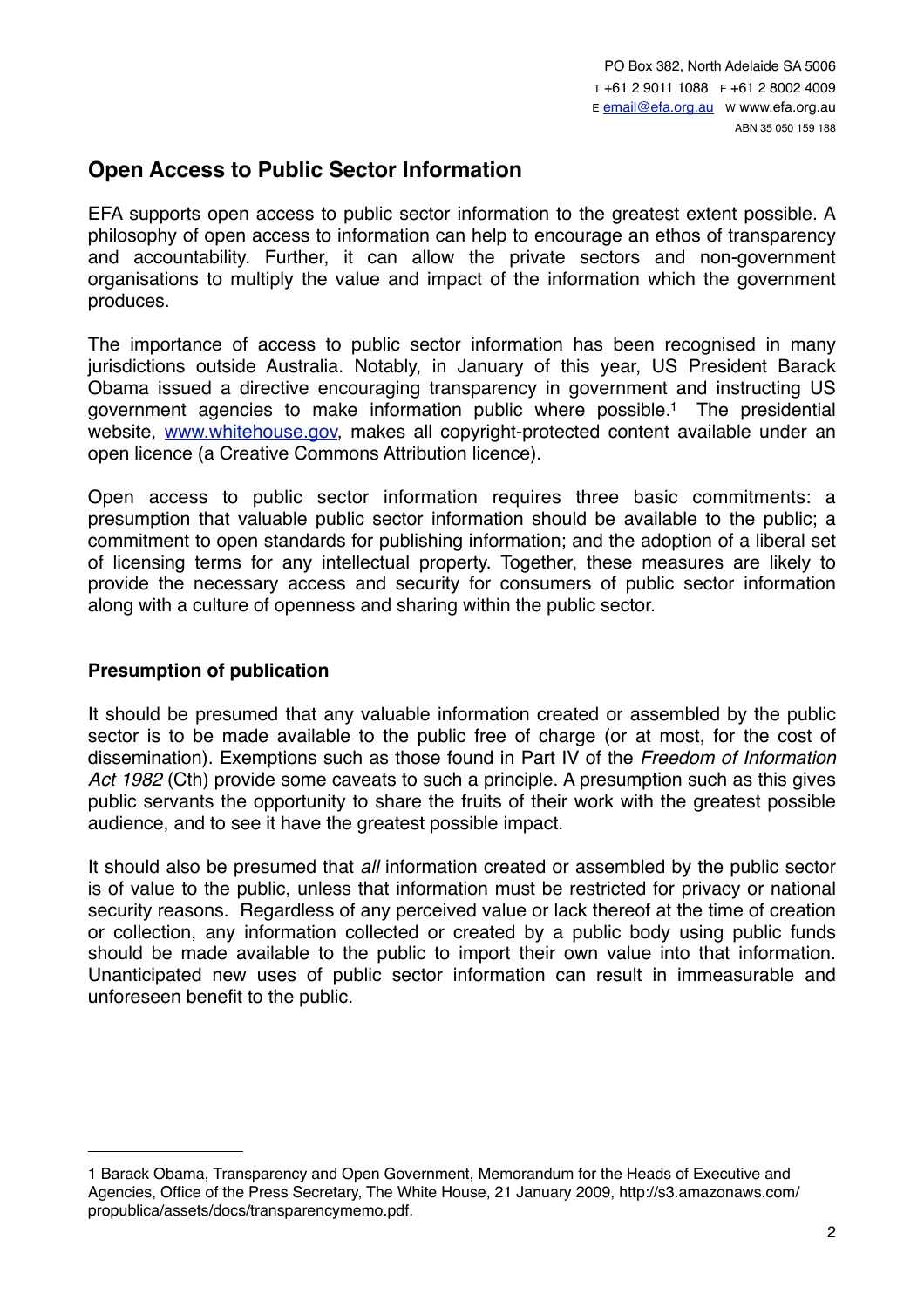#### **Use of open standards**

A commitment to open publishing standards was in fact a key recommendation of the Australian Government's Review of the National Innovation System. Recommendation 7.8 provides, "Australian governments should adopt international standards of open publishing as far as possible. Material released for public information by Australian governments should be released under a creative commons licence.["2](#page-2-0)

Open document formats based on published standards are to be preferred to proprietary formats supported largely or exclusively by one or a few companies. Open formats ensure equity of access to the information now and in the future. Using proprietary standards restricts potential consumers of the information to those owning the proprietary software in question, and requires that this software be licensed indefinitely in order to access the information in the future. Open standards for data transfer and storage are crucial to innovation.

#### **Liberal standard licensing conditions**

The Commonwealth should endorse a default set of licensing conditions for intellectual property that it owns, to foster re-use of information. The standard licences provided by the Creative Commons project<sup>3</sup> provide an example of how this can be done in a manner which is both (relatively) simple and clear. Standardising these licences across government not only makes clear that a liberal attitude towards intellectual property re-use is encouraged, but it also lowers transaction costs incurred by consumers of the information in understanding the licensing conditions.

The Commonwealth is not a business — it should not be producing information which does not have an intrinsic public benefit, and so there is no imperative to recoup the cost of production of the information (although recouping the marginal costs of sharing the information, which will almost always be very low, may be justifiable). Allowing Australian companies and individuals to further develop intellectual property produced in the public sector can help to stimulate innovation in Australia's digital economy.

### **Accessibility**

EFA notes that copyright policy and legislation poses a significant obstacle for individuals with a print disability in the digital economy. While the consultation paper notes that "barriers may presently exist to the full online participation by Australians with vision or hearing impairments", the paper appears to consider only access to electronic media. EFA is increasingly concerned about the difficulty that blind people have in participating in the digital economy because of the inaccessibility of *printed* material in electronic formats. Australians with a print disability are increasingly reliant on plain text electronic versions of

<span id="page-2-0"></span><sup>2</sup> Cutler & Co (2008) Venturous Australia: building strength in innovation, Review of the National Innovation System <<http://www.innovation.gov.au/innovationreview/Pages/home.aspx>>.

<span id="page-2-1"></span><sup>3</sup> See Creative Commons, <[http://www.creativecommons.org.au>](http://www.creativecommons.org.au).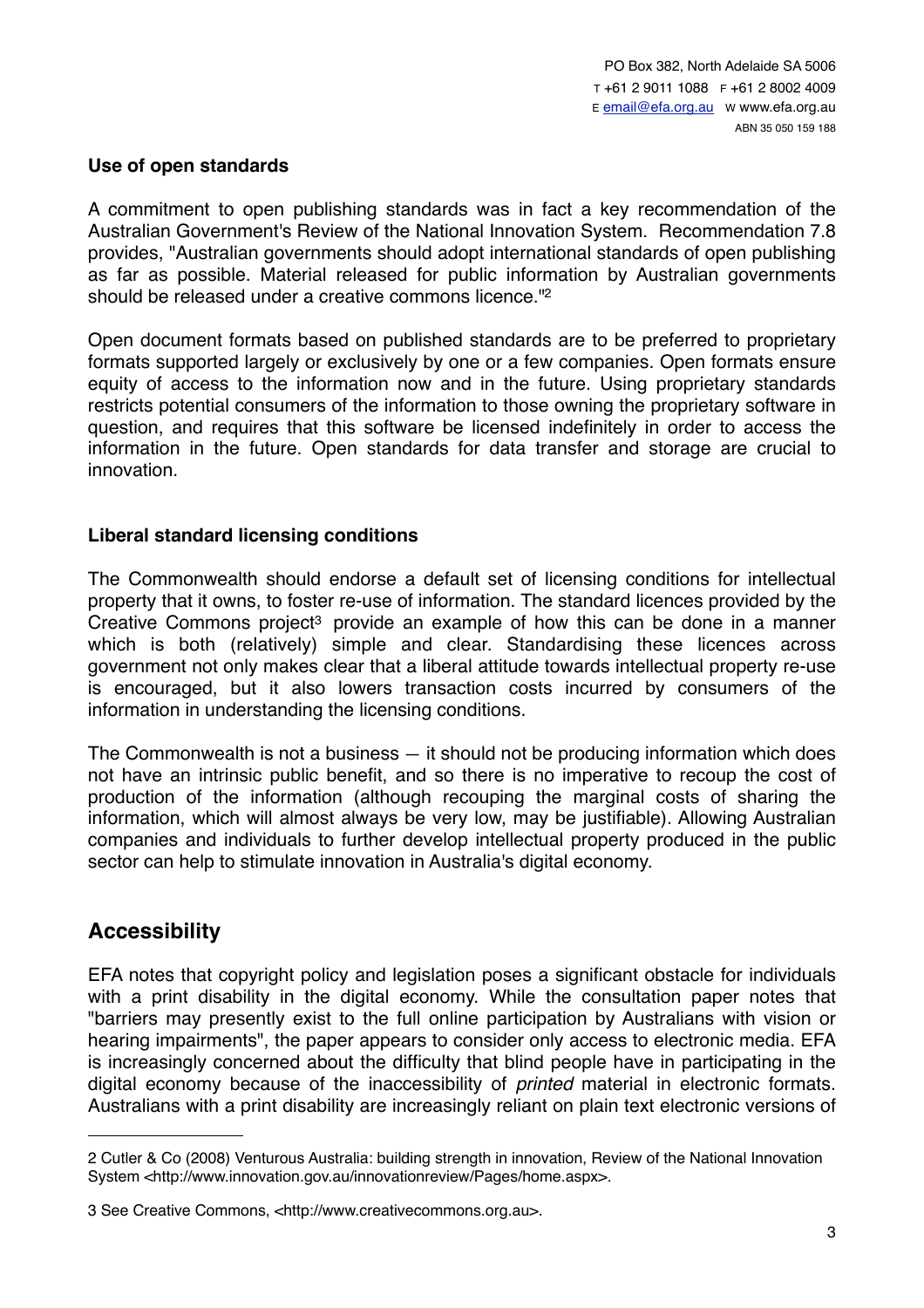books and other printed material, which is often much more accessible than the more cumbersome and much slower alternatives of either Braille or books on tape. Unfortunately, plain text digital versions unencumbered by technological protection measures are not easy to come by, and the digitisation and sharing of printed material amongst blind individuals is extremely difficult under our current copyright law. While the recently introduced 'flexible dealing' provision in s 200AB of the *Copyright Act 1968* (Cth) may provide some relief in isolated circumstances, EFA believes that blind people in Australia ought to be able to enjoy significantly higher levels of access to published material, and calls upon the Commonwealth Government to simplify the statutory licence in Part VB of the *Copyright Act 1968* (Cth) and either encourage market solutions or adequately fund the development of a public repository of published material in an accessible format[.4](#page-3-0)

# **ICT Training**

In the consultation paper, the Government recognises a need for professional ICT skills training. EFA would like to highlight the ubiquitous nature of information communication technologies and the impact they now have on many areas of the Australian workforce that are not traditionally technology-related. Increasingly, there is no clear distinction to be drawn between "ICT jobs" and jobs that do not utilise ICTs. It is important that the government seek to discover areas where ICTs are increasingly relevant and provide training to workers in these areas. For example, librarians in universities, schools and other educational institutions are more and more frequently being required to manage online resources, repositories and databases. Suddenly, with no formal training, these individuals are expected to be highly proficient in managing and operating these new technologies. In these and other areas of the economy, it is important to recognise the need for special ICT skills training. If Australia is to maintain a competitive work force and an efficient economy, training ought to be provided for Australian workers to deal with new technologies in the course of their employment. EFA believes that in all vocations and areas of life, digital and media literacy is becoming crucially important for continued participation in society.

# **Copyright policy**

EFA believes that Australian copyright law should be consistent with our broader policy objective of encouraging innovation. Our current overly-restrictive copyright policy appears to be hindering innovation in Australia. The threshold for originality is currently set so low as to provide copyright protection for mere tables of facts and figures in the public domain[.5](#page-3-1) The test of substantiality is extremely uncertain and so loose as to impugn almost any taking of copyright material.<sup>6</sup> The fair dealing exceptions are so narrowly

<span id="page-3-0"></span><sup>4</sup> See Nic Suzor, Paul Harpur, and Dilan Thampapillai, Digital Copyright and Disability Discrimination: From Braille Books to Bookshare (2008) 13(1) Media and Arts Law Review [<http://ssrn.com/abstract=1138809](http://ssrn.com/abstract=1138809)>.

<span id="page-3-1"></span><sup>5</sup> Desktop Marketing Systems Pty Ltd v Telstra Corporation Limited [2002] FCAFC 112.

<span id="page-3-2"></span><sup>6</sup> See, for example, TCN Channel Nine Pty Ltd v Network Ten Pty Ltd (No 2) (2005) 145 FCR 35.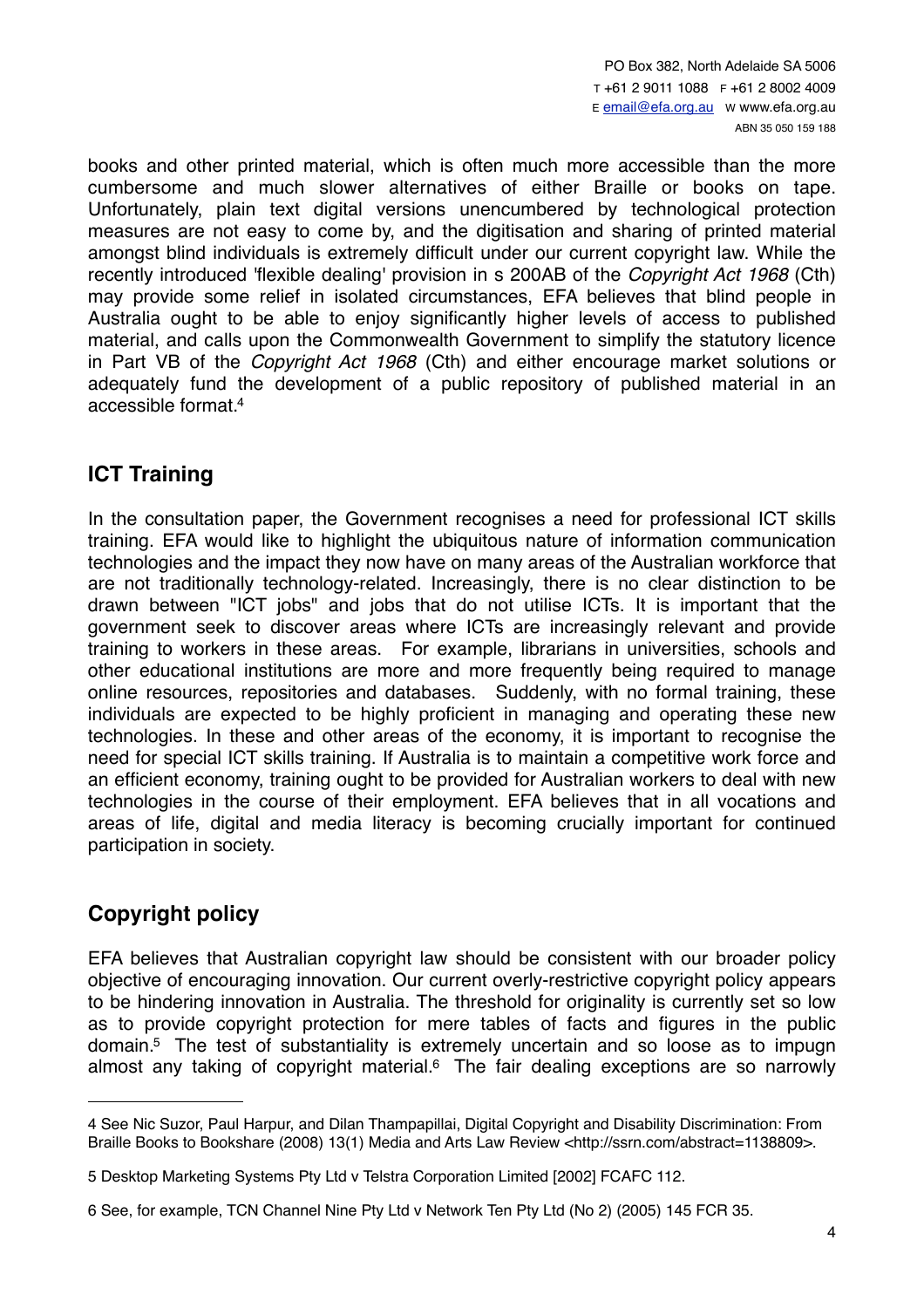interpreted as to provide very little certainty and excuse very few reuses of copyright material.[7](#page-4-0) In its present state, Australian copyright law is highly uncertain and not well suited to encouraging innovation. The recent changes to the *Copyright Act 1968* (Cth), introducing a convoluted flexible dealing exception and an exception for parody and satire, are not sufficient to overcome these deficiencies in the law.

Experience overseas has shown that innovation requires room to experiment. The development of the current batch of filesharing technologies, virtual communities, social networking sites, and video and music sharing sites has been largely dependent on the ability of developers to experiment with technologies and models that skirt the edges of copyright infringement (or that could be misused for that purpose). The large scale copyright owners are understandably nervous about the development of these disruptive technologies. Entrenched interests have a strong incentive to maintain the status quo. Maintaining the status quo, however, may not be in Australia's best interests. Again, experience has shown that the copyright industry has largely been successful in adapting to changing technologies and changing consumer demand — from recorded music, to VCRs, to personal video recorders, to on-demand internet distribution of film, television, books, and music. The successful business models of iTunes from Apple and Steam from Valve Software, for example, were greatly facilitated by the technological and social advances made by the various filesharing networks in the late 1990s.

The great danger with our copyright law is that it threatens to stifle innovation. The uncertainty in our law too commonly pushes development off-shore or halts it completely. If we are serious about encouraging innovation, innovators need much more certainty and much more breathing space. Innovators ought to be able to experiment with disruptive technologies and new business models with some degree of certainty as to the legal risks they face.

It has become clear in recent months that Australian innovators do not have this certainty. The IceTV litigation currently before the High Court is an example of an innovative business model facing extreme legal expense and risk because it is not clear whether it is permissible, in Australia, to compile directories of factual information in the public domain.[8](#page-4-1) The *AFACT v iiNet* litigation currently before the Federal Court similarly shows the risk that a carriage service provider faces through merely providing internet access to its subscribers[.9](#page-4-2) Without speculating on the results of either of these two cases, it is clear that the legal costs and uncertainty that these companies face is sufficient to greatly disincentivise innovation.

Apart from reducing uncertainty, it is also important that we give new technologies a chance to develop. The now ancient example of the VCR goes a long way to show that the most threatening of technologies can be greatly beneficial both to the copyright industry and to everyday citizens. Without room for potentially threatening technologies to develop,

<span id="page-4-0"></span><sup>7</sup> See, for example, TCN Channel Nine Pty Ltd v Network Ten Pty Ltd (2002) 118 FCR 417; TCN Channel Nine Pty Ltd v Network Ten Pty Ltd (No 2) (2005) 145 FCR 35.

<span id="page-4-1"></span><sup>8</sup> Nine Network Australia Pty Limited v IceTV Pty Limited [2008] FCAFC 71 (on appeal to the High Court of Australia).

<span id="page-4-2"></span><sup>9</sup> Roadshow Films Pty Ltd v iiNet Ltd (Federal Court of Australia, NSD1802/2008).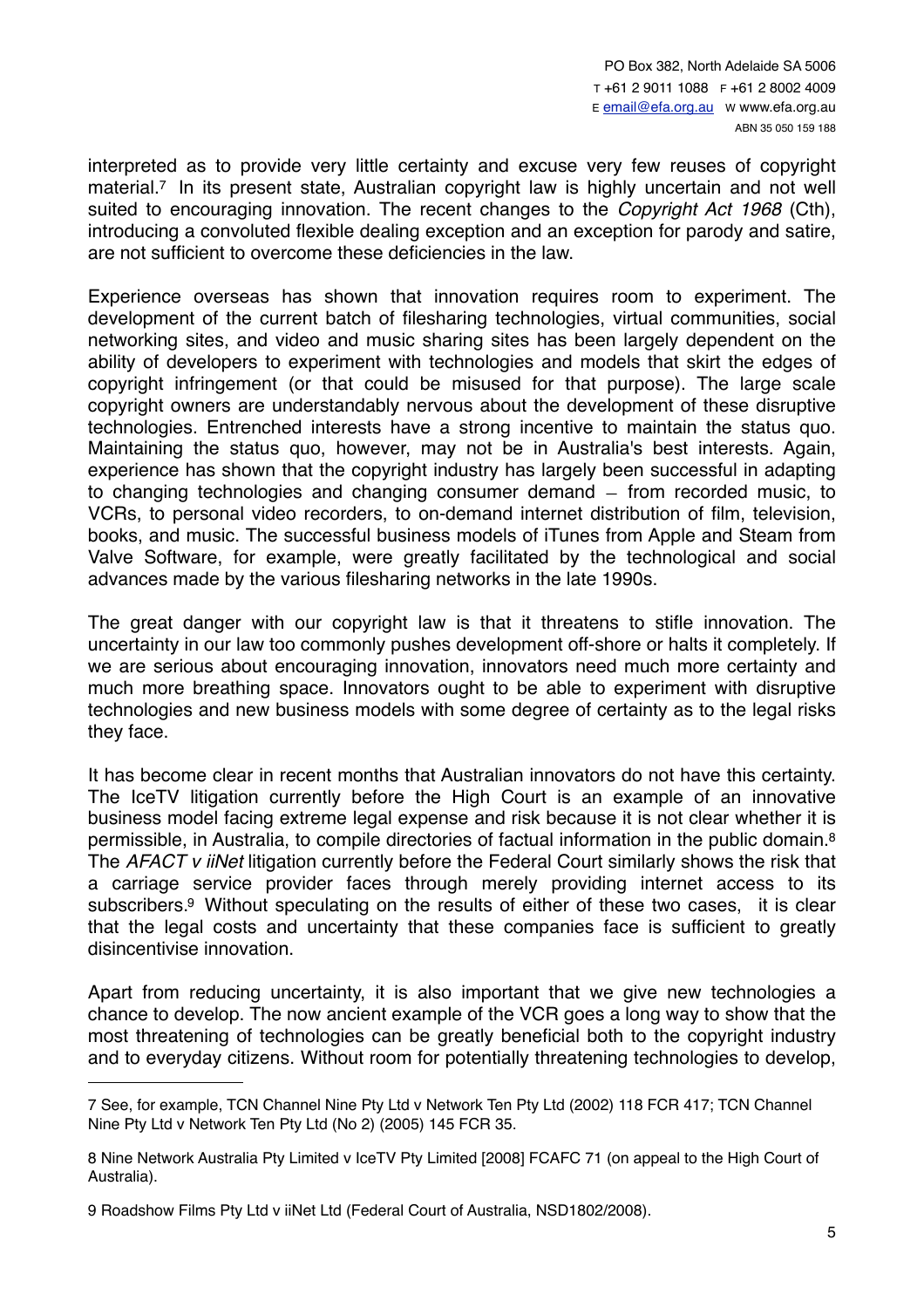we risk stagnating and losing out on technologies that could increase efficiency and social participation.

To this end, EFA suggests that we critically examine our copyright laws with a view to determining whether they really do serve the purpose of encouraging innovation. In particular, clarification should be provided as to the extent of copyright protection for data compilations and the full scope of our fair dealing exceptions.

Copyright holders have invested much time and money in lobbying for more punitive and restrictive laws, citing the economic and cultural advantages of a healthy entertainment industry. The figures cited, however, are often exaggerated or of uncertain origin and fail to take into account the costs of economic activity stifled by overly restrictive laws.<sup>10</sup> In general, EFA is of the opinion that copyright laws and their enforcement should target commercial-scale piracy and avoid placing excessive restrictions on end users. In particular, EFA opposes statutory damages for copyright infringement that vastly outweigh any actual damages and disproportionately increase the risks of innovation for individuals or companies.

Encouraging innovation means much more than rewarding investment in the creation of new material; it must fundamentally allow for experimentation with new technologies and transformation and repurposing of existing expression. Copyright policy should reflect not only the interests of existing owners of copyright material, but also the interests of the next round of creators.

### **Research and study**

There is a great uncertainty in the scope of the fair dealing exception for research or study that restricts the ability of students and researchers to disseminate their research. While it is clear that this exception applies to reproduction of copyright material, it is not yet certain that it extends to the communication of that copyright material. Consequently, where students or researchers have reproduced substantial parts of copyright material in their thesis or research paper in reliance on the fair dealing exception for research or study, they may be unable to deposit their work (or at least their entire work) into a digital repository or onto their personal website to be read by others in case this is deemed to be a copyright infringement.<sup>11</sup> This result seems illogical, and yet it is a result determined by our copyright system in its current form. It is important that this issue be clarified, particularly in light of the Government's Digital Education Revolution (DER), which will place ICT equipment directly in the hands of young students. It is imperative to the proper functioning of this DER system that students and teachers are clear about their rights in material accessed or uploaded online during school, and whether they can rely on the fair

<span id="page-5-0"></span><sup>10</sup> See, for example, Michael Geist, Piercing the peer–to–peer myths: An examination of the Canadian experience, First Monday, Volume 10, Number 4 - 4 April 2005 <[http://firstmonday.org/htbin/cgiwrap/bin/ojs/](http://firstmonday.org/htbin/cgiwrap/bin/ojs/index.php/fm/article/view/1217) [index.php/fm/article/view/1217](http://firstmonday.org/htbin/cgiwrap/bin/ojs/index.php/fm/article/view/1217)> and 50,000 lost jobs? The dodgy digits behind the war on piracy, Ars Technica <<http://arstechnica.com/tech-policy/news/2008/10/dodgy-digits-behind-the-war-on-piracy.ars>>.

<span id="page-5-1"></span><sup>11</sup> See, for example, K Pappalardo (2008) Understanding Open Access in the Academic Environment: A Guide for Authors, OAK Law Project, <<http://eprints.qut.edu.au/archive/00013935/02/13935.pdf>>, and other publications produced by the OAK Law Project, available at <<http://www.oaklaw.qut.edu.au/reports>>.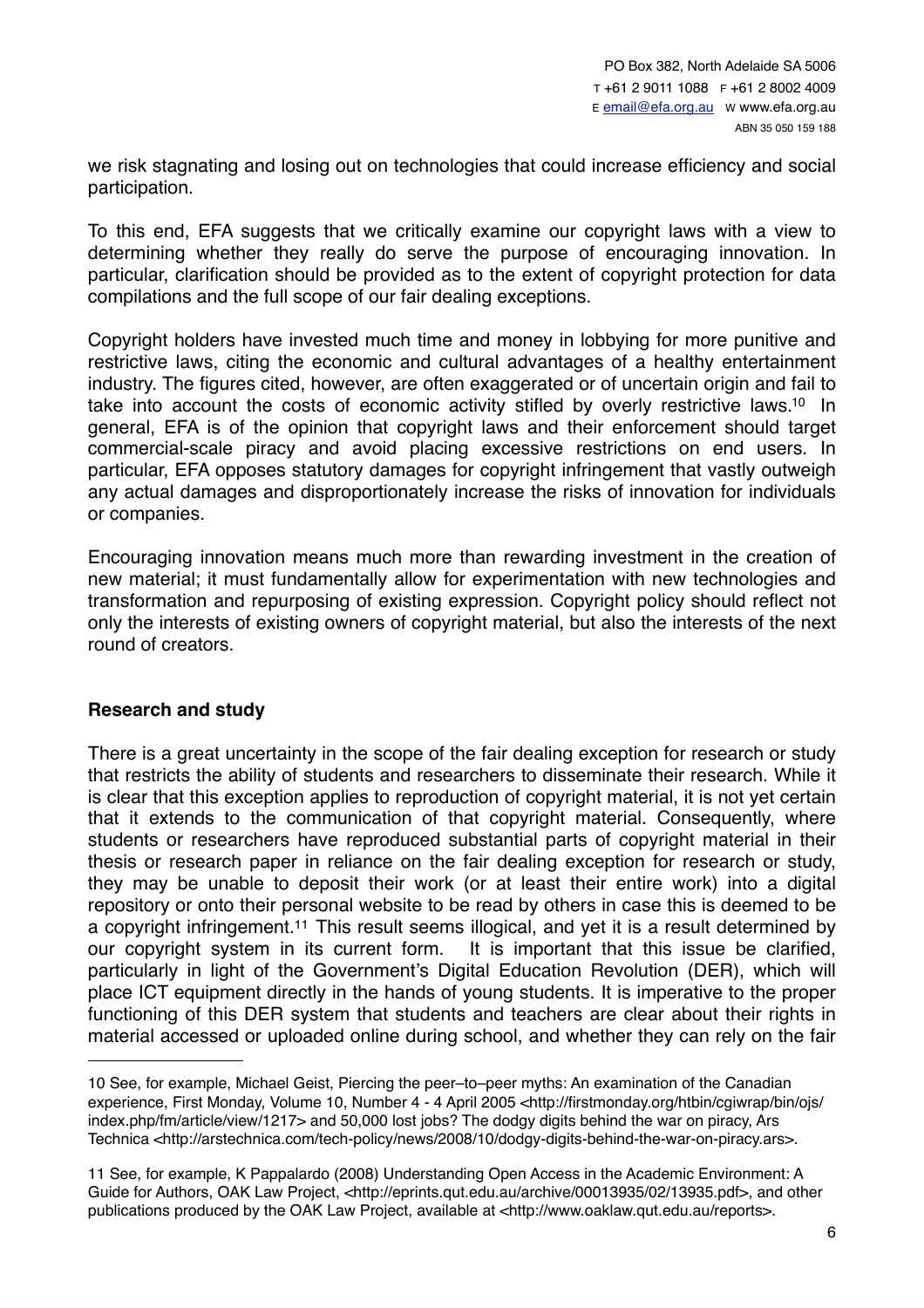dealing exception for research or study, a statutory licence or whether they must seek permission from the copyright owner. Furthermore, the dissemination of research results is a key component of maintaining Australia's innovative development, and the lack of certainty in this area risks great harm to the digital economy.

### **A transformative exception**

In a major review of Australia's copyright law in 2005, the Attorney-General's Department determined not to introduce an open ended copyright exception like the US fair use defence. This decision resulted in Australia adopting some of the harsher measures from US copyright law without the corresponding flexibility that provides a balance for users and rights holders. This balance directly affects innovation - it is the balance between providing the incentive to create and reducing the barriers to create new works. If this balance is not achieved in either direction, innovation is likely to be greatly restricted in Australia.

EFA believes that one major flaw in Australia's copyright regime, as compared to the United States, is that we lack an exception to infringement for transformative reuse of copyright material. In the US, transformative use is a factor in the four-factor fair use defence, and allows some latitude for innovative repurposing of existing expression. In Australia, our fair dealing exceptions limit unlicensed reuses of copyright material to a small number of allowed purposes. Innovative acts of reuse that are not able to be pushed into one of these categories generally require a negotiated licence, which is often not forthcoming or prohibitively expensive. Because the fair dealing provisions are so narrowly interpreted, a large proportion of new creative expression is inhibited by our copyright law. Take, for example, Google Book Search, which is neither criticism or review nor research or study. Google argues that its Book Search is a fair use in the US[,12](#page-6-0) but this type of innovation would not appear to be possible under Australian law[.13](#page-6-1)

EFA urges a reconsideration of the exceptions to copyright infringement under Australian law, in line with the policy goal of supporting innovation. EFA suggests that a transformative use exception should be introduced that prohibits mere repackaging but allows unlicensed repurposing of copyright material that is not directly substitutable for the original. EFA believes that such an exception could introduce much needed flexibility in Australian copyright law and provide some additional scope for innovation without compromising the incentives to create original expression.

### **Safe Harbours**

The Australian safe harbours do not provide adequate certainty to either carriage service providers or to online service providers. While it is not appropriate to speculate on the result of the recent suit against iiNet, it is clear that certainty is extremely important to

<span id="page-6-0"></span><sup>12</sup> See Google, Legal Analysis, [<http://www.google.com/googlebooks/legal.html>](http://www.google.com/googlebooks/legal.html).

<span id="page-6-1"></span><sup>13</sup> See, for example, Paul Ganley, Google Book Search: Fair Use, Fair Dealing and the Case for Intermediary Copying (January 13, 2006) [<http://ssrn.com/abstract=875384](http://ssrn.com/abstract=875384)> (Considering with UK fairdealing law).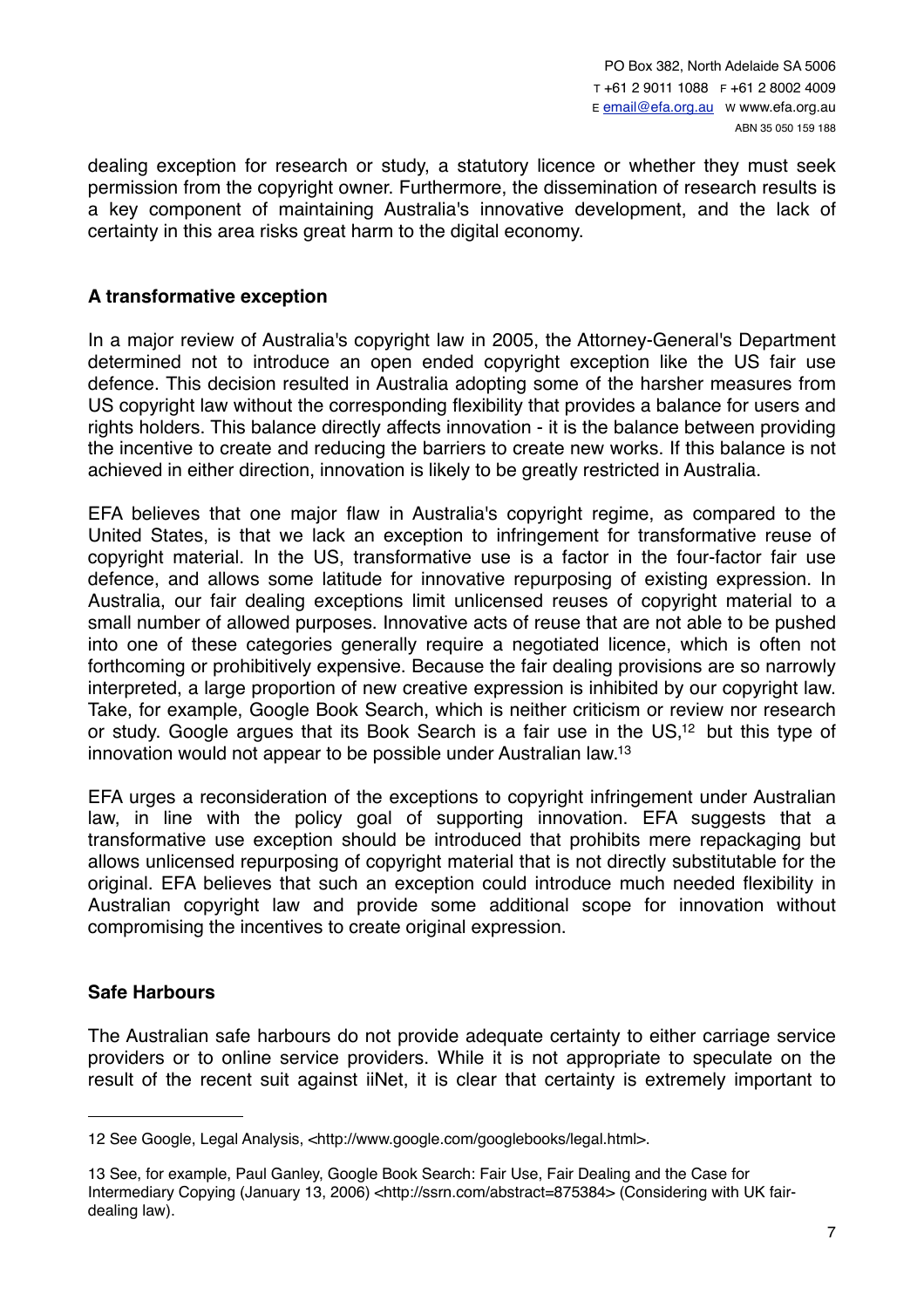carriage service providers. The potential copyright liability that ISPs face in their day to day activities, combined with the high costs of litigation even where the safe harbours apparently apply, suggests that clarity and certainty are of paramount importance in the digital economy. In a highly competitive environment, ISPs face great hardship evaluating legal risk due to uncertain copyright policy. In particular, the conditions that attach to the safe harbours ought to be clear enough to ensure that ISPs can ensure compliance. The recent *AFACT v iiNet* litigation shows that there is great uncertainty as to the meaning of the term 'repeat infringers' at least.[14](#page-7-0)

A further concern with the Australian safe harbour provisions is the lack of protection for online service providers. Both the US DMCA and the EU eCommerce Directive provide safe harbour provisions that extend to online service providers (such as content hosts and the operators of websites which accept user created content) as well as carriers. This is not a free pass - the service providers must take action where infringement is brought to their attention - but it provides a degree of protection against errant users. These safe harbours are of immense importance to the development of innovative software, websites and services. Many new technologies have applications that can potentially be used to infringe copyright. To hold the developer of technology liable for the actions of the technology's users, however, poses a great stifling risk to innovation. This was an important lesson three decades ago when the development of photocopiers and VCRs was at stake; it is still an important lesson now.

Websites like YouTube, software like BitTorrent, and interactive worlds like Second Life provide immense value not only in their application, but also in the way they change how we communicate and participate in a global society. In each of these examples, users may use the technology to infringe copyright. Without some measure of certainty and protection from damages awards, development of such technologies is likely to be greatly discouraged by potential risk. The current legislation provides no such certainty to online service providers. These provisions should be amended to ensure that they do. Without such protection, online service providers are at risk of being sued in respect of any infringement that results from the use of their tool. This is likely to result in Australian companies being unable to offer services that their international competitors can, and being unwilling to invest in innovation because of their uncertain legal position. The safe harbour provisions in Australia should be brought into line with those in the US and the EU, which have been effective in requiring a fair degree of responsibility without being unduly restrictive.

### **Reverse engineering, backups, and security testing**

Another potentially stifling area of Australian copyright law is the limited operation of the computer software exceptions in Part III Division 4A. These provisions ensure the legitimate rights of Australians to create interoperable and competing software programs, to make backups of software they have licensed, and to examine, identify, and correct errors or vulnerabilities in the software. They are extremely important in a copyright regime that does not have a broad fair use exception. However, these provisions suffer from a

<span id="page-7-0"></span><sup>14</sup> Copyright Act 1968 (Cth) s 116H.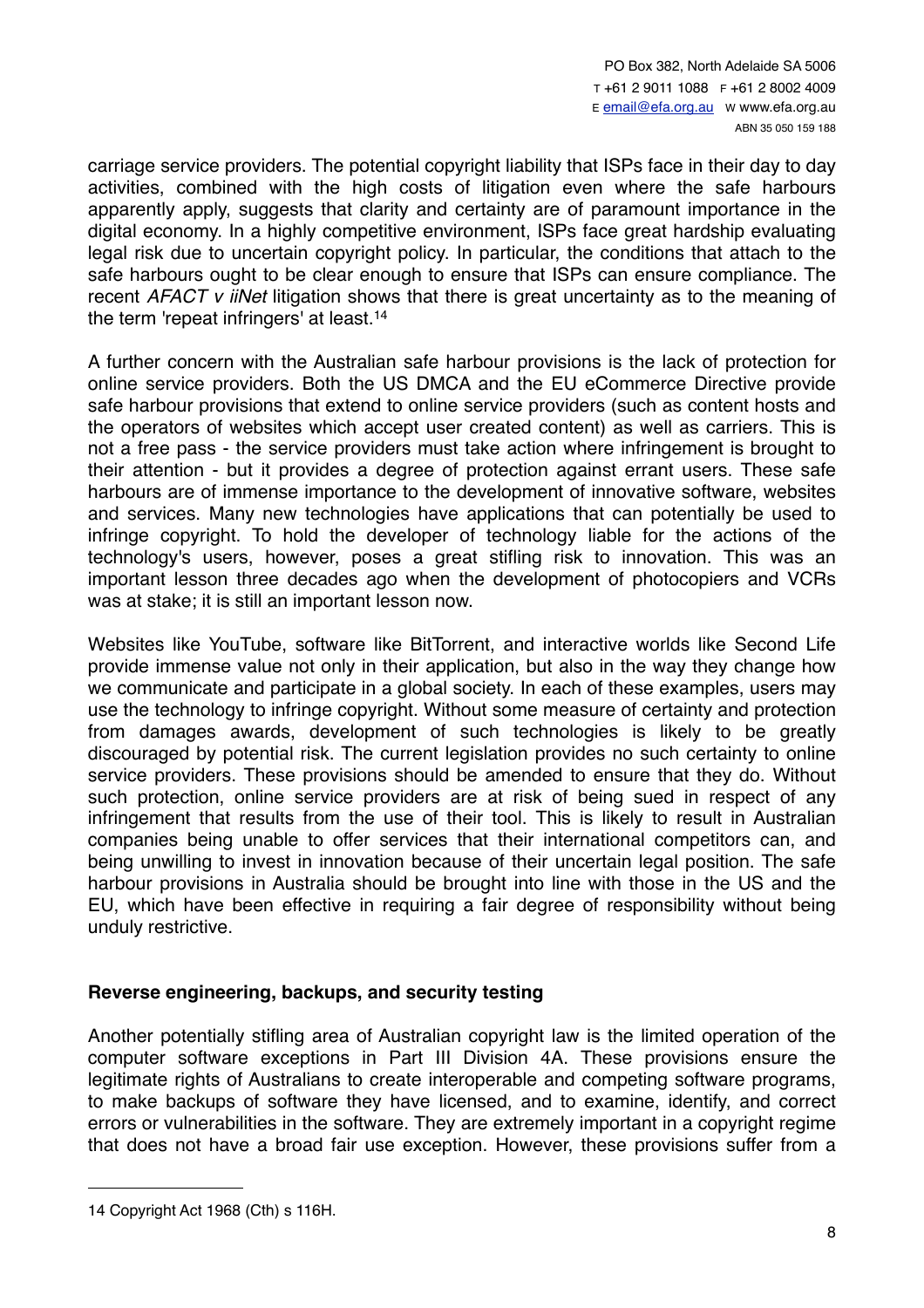major difficulty that limits their utility in modern use  $-$  they only apply to computer programs.

EFA believes that basic activities like backing up and reverse engineering legitimately licensed copyright material are fundamental user rights in the copyright balance. These are not activities that severely undermine the copyright owner's incentive to create, and they provide important benefits for both consumer welfare and competition. EFA believes that the computer software exceptions should be extended to cover all copyright subject matter. This change would ensure that developers of software do not obtain relative immunity from competition by creating non-interoperable software that includes, for example, artistic works or cinematograph films. It would ensure that developers have some certainty when creating interoperable computer games, or internet servers that allow purchasers of computer games to play on interoperable servers.[15](#page-8-0) Such a move would also provide some consumer sovereignty, ensuring that books, music, and film purchased today remain readable in the future through the creation of backups and interoperable readers or players.

The limitations in the computer software exceptions have great flow-on effects for the technical ability to innovate in Australia. The development of interoperable computer games is an excellent example. Because computer games are not only computer programs but also consist of films, musical works, artistic works, and sound recordings, unlicensed backing up and reverse engineering for compatibility is generally not permissible. This means, for example, that when a software publisher stops publishing a particular game, the owner of a copy of a game that is deteriorating (as all electronic media does) will not be able to enjoy the legitimately licensed software in the future. It also means that as technology changes and renders the game unplayable on modern hardware, it becomes very difficult for developers to create interoperable products that allow the owner to continue to enjoy the game[.16](#page-8-1) For the sake of competition in the marketplace and the interests of consumers, EFA believes that Australian copyright law ought to be revised to ensure a broad right to backup and reverse engineer copyright material.

## **Conclusion: Ensuring our legal framework encourages the development of our skills base**

While the consultation has separated the issues faced by Australia's digital economy into a number of distinct topics, they are not entirely independent. In particular, Australia's attitude to copyright will have an impact upon the skills which Australians, and young Australians in particular, develop.

<span id="page-8-0"></span><sup>15</sup> See, for example, Davidson and Associates v Internet Gateway (Blizzard v BNetD) 422 F. 3d 680 (8th Cir 2005).

<span id="page-8-1"></span><sup>16</sup> A good example of this type of development is the ScummVM project, which provides an updated virtual machine to run games that are no longer commercially available. See ScummVM, Wikipedia <[http://](http://en.wikipedia.org/wiki/ScummVM) [en.wikipedia.org/wiki/ScummVM](http://en.wikipedia.org/wiki/ScummVM)>.